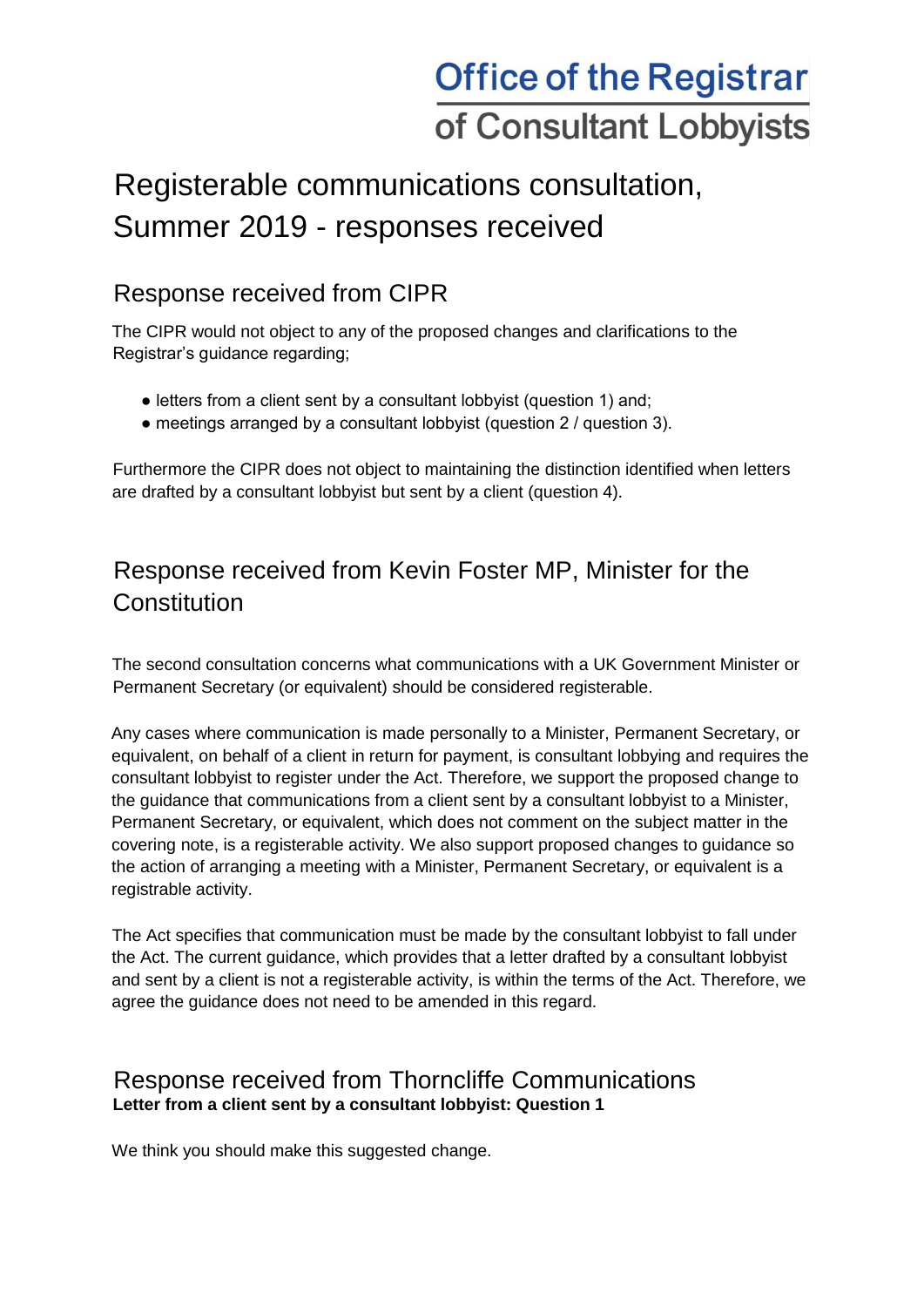We consider that the distinction outlined in the consultation is clearly an arbitrary and unsustainable one, and that therefore the proposed change is appropriate.

When a consultant lobbyist sends a letter from their client, even without adding anything substantial to it, they are plainly communicating with the recipient. It seems to us that that activity would clearly be consultant lobbying, because the consultant lobbyist has been directly involved and has the intention of bringing their influence to bear on behalf of their client.

#### **Meeting arranged by a consultant lobbyist: Questions 2 and 3**

We can understand the desire to extend registerable activity to meetings where the lobbyist arranges (or preliminary arranges, with follow up from the private office) the meeting with the Minister, but does not participate; or where the lobbyist participates in the meeting in any way. However, we think you need to exercise extreme caution with any such extension.

The caution we would offer is around the word "meeting". Current guidance does not use the term "meeting" except where giving an example of where registerable communications may be made. The term is therefore not defined in the guidance.

There are many different types of meetings, and it is questionable whether all should be caught in the registrable activity. None of the scenarios are far-fetched, but all could be caught under the new guidance if you make the proposed changes.

1. The lobbyist sets up a meeting in the Department, specifically for the client to talk about government policy and his business and attends.

2. The lobbyist sets up a meeting in the Department, specifically for the client to talk about government policy and his business, but does not attend.

3. The lobbyist is a local party chairman in his spare time and invites the client to an event, who is also a party activist in the same constituency. The event is a meeting with the MP, who is also a Minister, and many other activists. The lobbyist introduces a group which includes the client to the Minister, and the client asks the Minister about government business in front of the lobbyist.

4. The lobbyist is a local party chair in his spare time and invites the client to an event, who is also a party activist in the same constituency. The event is a meeting with the MP, who is also a Minister, and many other activists. The lobbyist introduces a group which includes the client to the Minister, and the client asks the Minister about government business once the lobbyist has left.

5. The lobbyist has a roundtable breakfast meeting for 20 clients and 10 non-clients, inviting the Minister to address the audience. In the coffee beforehand, the lobbyist introduces several of the clients to the Minister, and leaves them to chat to them.

6. The lobbyist has a roundtable breakfast meeting for 150 clients and 100 non-clients, inviting the Minister to address the audience. In the coffee beforehand, one of clients discusses government business with the Minister, and does not report to the lobbyist that they have done so.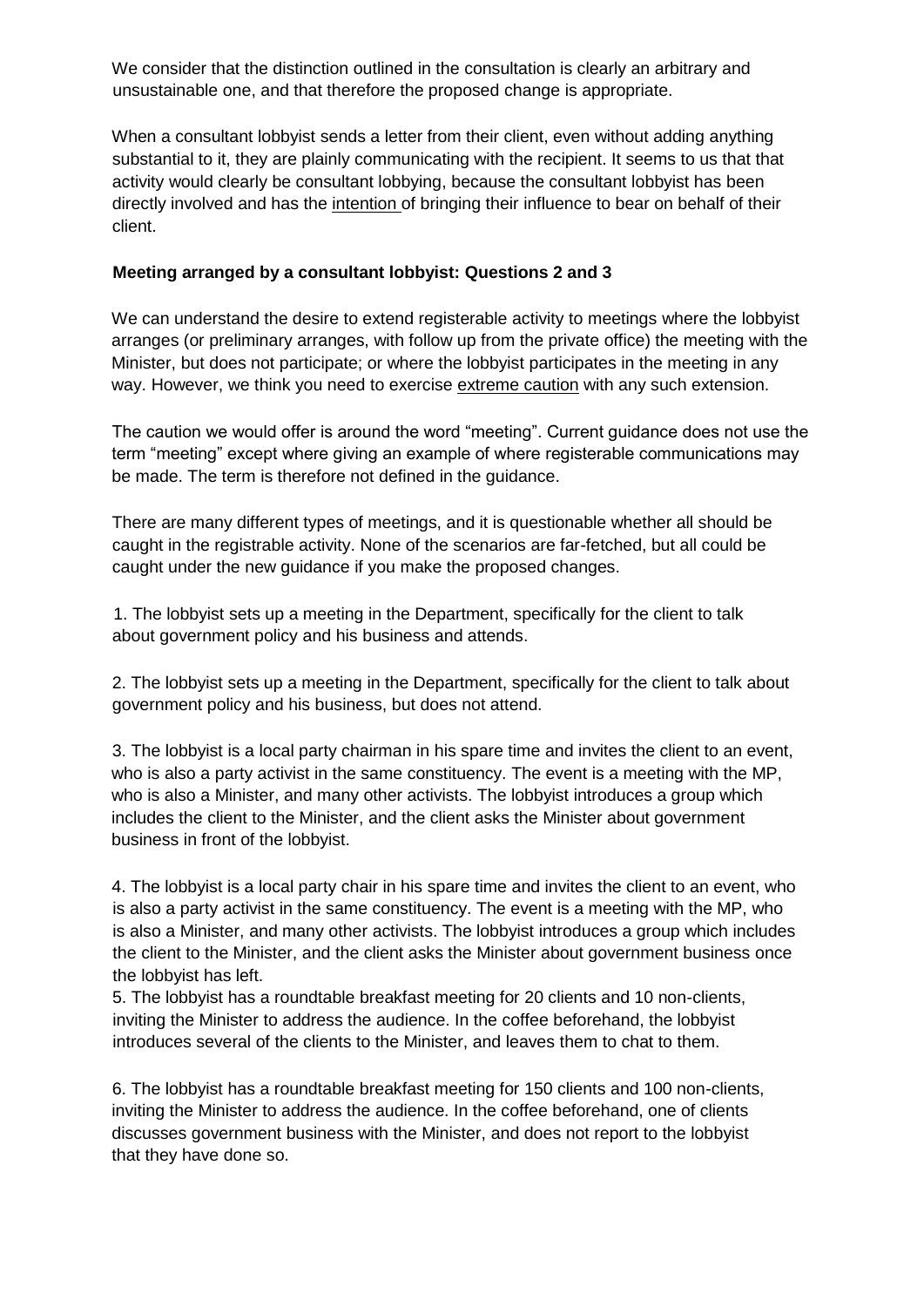7. The lobbyist has an In Conversation event with the Minister, in front of an audience of 200 people, clients and non-clients. The lobbyist asks the Minister, in the Q&A session, about government policy, specifically issues that the lobbyist knows affect one or more of the clients.

8. The lobbyist has an In Conversation event with the Minister, in front of an audience of 200 people, clients and non-clients. The lobbyist asks the Minister about government policy, but not specifically about issues affecting one or more of the clients.

9. The lobbyist chairs a conference (meeting) with 500 people in the audience, including coincidentally a handful of clients, and asks the Minister questions about government Business.

10. A conference company, that is not a registered lobbyist, invites the Minister to a conference where all the delegates (clients) pay £500. The conference company questions the Minister about government business, and delegates are invited to question the Minister both in a Q&A session and in the coffee afterwards.

Were these changes to be made, it might place a consultant lobbyist in an impossible situation with regard to registration. It could have the effect of making the lobbyist responsible for what their clients do outside their knowledge.

It could also potentially dramatically expand the number of companies that would need to register as Consultant Lobbyists.

#### **Letter drafted by a consultant lobbyist, but sent by a client: Question 4**

While there may be a case for regarding a lobbyists' input in drafting a letter to be sent by their client as part of lobbying, and requiring registration for the sake of transparency, we agree with the regulator that the change is not really justified as there is no direct communication between the lobbyist and the Minister.

If the change were made, it would have the effect of considerably widening the number of agencies which would now fit the legal definition of lobbyists and the classes of letters which would require registration. In our field we are aware that planning consultancies and law firms frequently draft such letters on behalf of clients, but are not the intended focus of the law on consultant lobbyists.

## Response received from PRCA

#### **Questions 1, 2 & 3**

We strongly welcome this clarity from the Registrar, and we agree that in all of the cases outlined above, the consultant lobbyist is making a personal communication with a Minister, and is therefore lobbying, as defined by the Act.

We have consistently argued that the statutory register of consultant lobbyists must deliver greater transparency, especially given the industry's commitment to this aim. The proposed change would deliver on this and it would also give our members greater clarity on what communications are registerable. It has not always been clear what type of communications